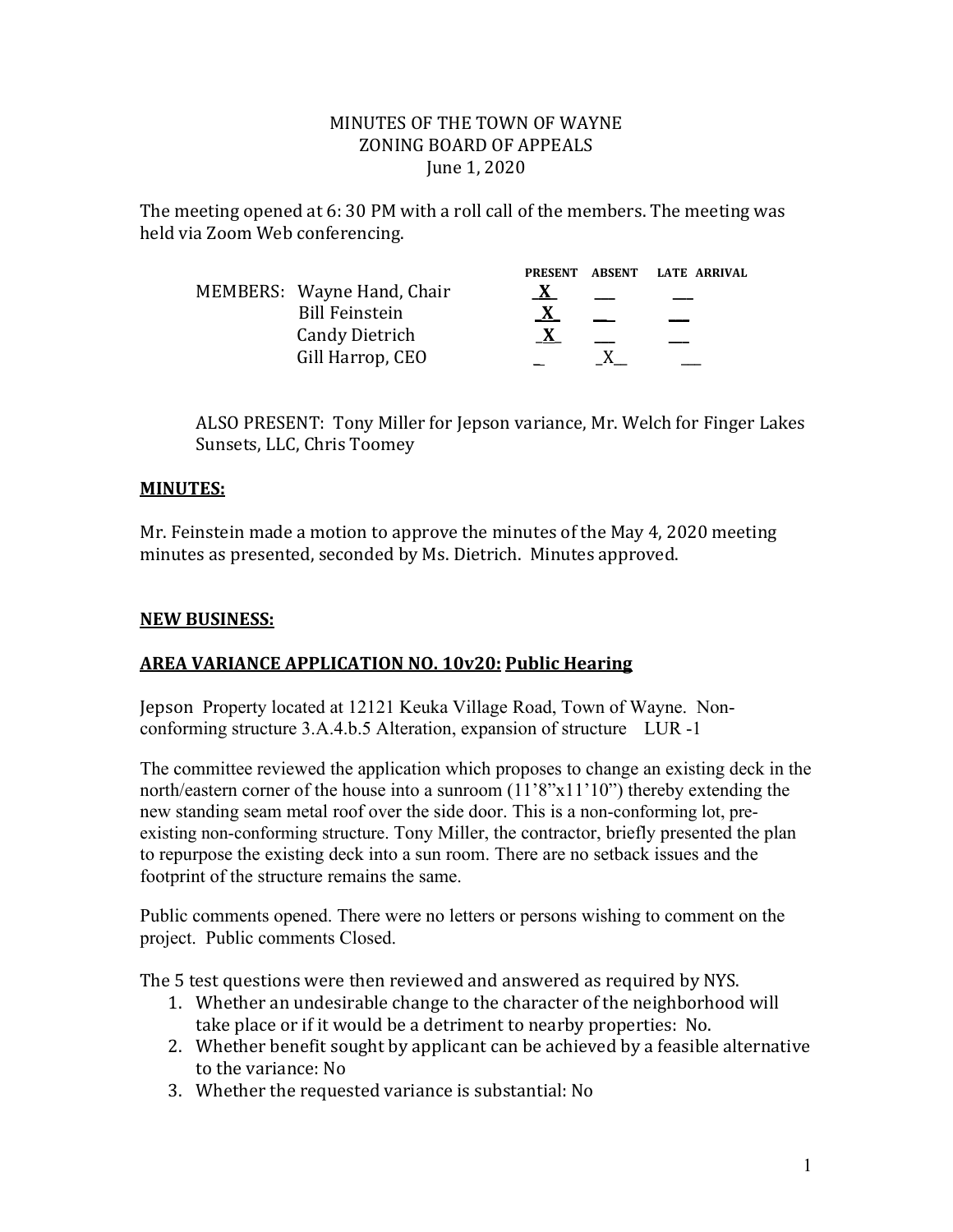- 4. Would the variance have an adverse impact on the physical or environmental conditions in the neighborhood: No.
- 5. Whether the alleged difficulty was self-created: No.

Ms. Dietrich made a motion, seconded by Mr. Feinstein to grant approval according to the plans submitted on 5/14/2020. The motion was unanimously approved.

## OLD BUSINESS:

#### Finger Lakes Sunsets, LLC

Mr. Hand shared with the board and Mr. Welch the result of the Town lawyer's research on property lines and juris diction on the lake side of a property:

- 1. The State of New York owns the submerged land and overlying water of Keuka Lake. The property boundary between the State's property and a shoreline property owner's property is the **low-water mark**, which for Keuka is an elevation of **712.54 ft**. above sea level, using NGVD29 datum.
- 2. The State Department of Environmental Conservation (DEC) regulates the use and development of the land between the low-water mark and the mean high water mark, even when this property is privately owned. The **mean high water mark** for Keuka is an elevation of **713.5 ft.** above sea level, using NGVD29 datum.
- 3. Regardless of the current actual physical location of the shoreline (which may have been modified by fill, a seawall, or other manmade changes), the property boundary line is still the natural low-water mark, and the natural mean high water mark is still the water side boundary of state regulated area.
- 4. Property surveys define property boundaries as described in deeds, some of which may have originated prior to creation / acceptance of the low-water mark boundary. As a result, many surveys do not indicate the official property boundary. It appears that surveyors typically do not provide this on a survey, unless defined in the deed, or requested by the property owner.
- 5. The current Town of Wayne land use and zoning regulations define lakeside setbacks from the mean high water mark. Therefore, variance request documents for shoreline properties need to indicate the natural mean high water mark on them.
- 6. Surveyors use common accepted practices in defining the natural mean high water mark for manmade altered properties. For example, if a property currently has a manmade seawall filled with soil, and the neighboring properties have a natural shoreline, then they will indicate where the mean high water elevation is on the neighboring property boundaries, and draw a tie line between these points, which then defines the mean high water make for the altered property.

Mr. Hand then stated that the landowner owns to the low-water line, however the NYSDEC controls the use of land from the mean high water mark to the low-water line. Mr. Hand explained that the discussion on the deck cannot proceed until the high water mark is defined on a survey or other appropriate document. Once the line location is known the town can consider granting a variance up to the mean high water mark. NYS DEC has to approve any construction from the high water line towards the lake.